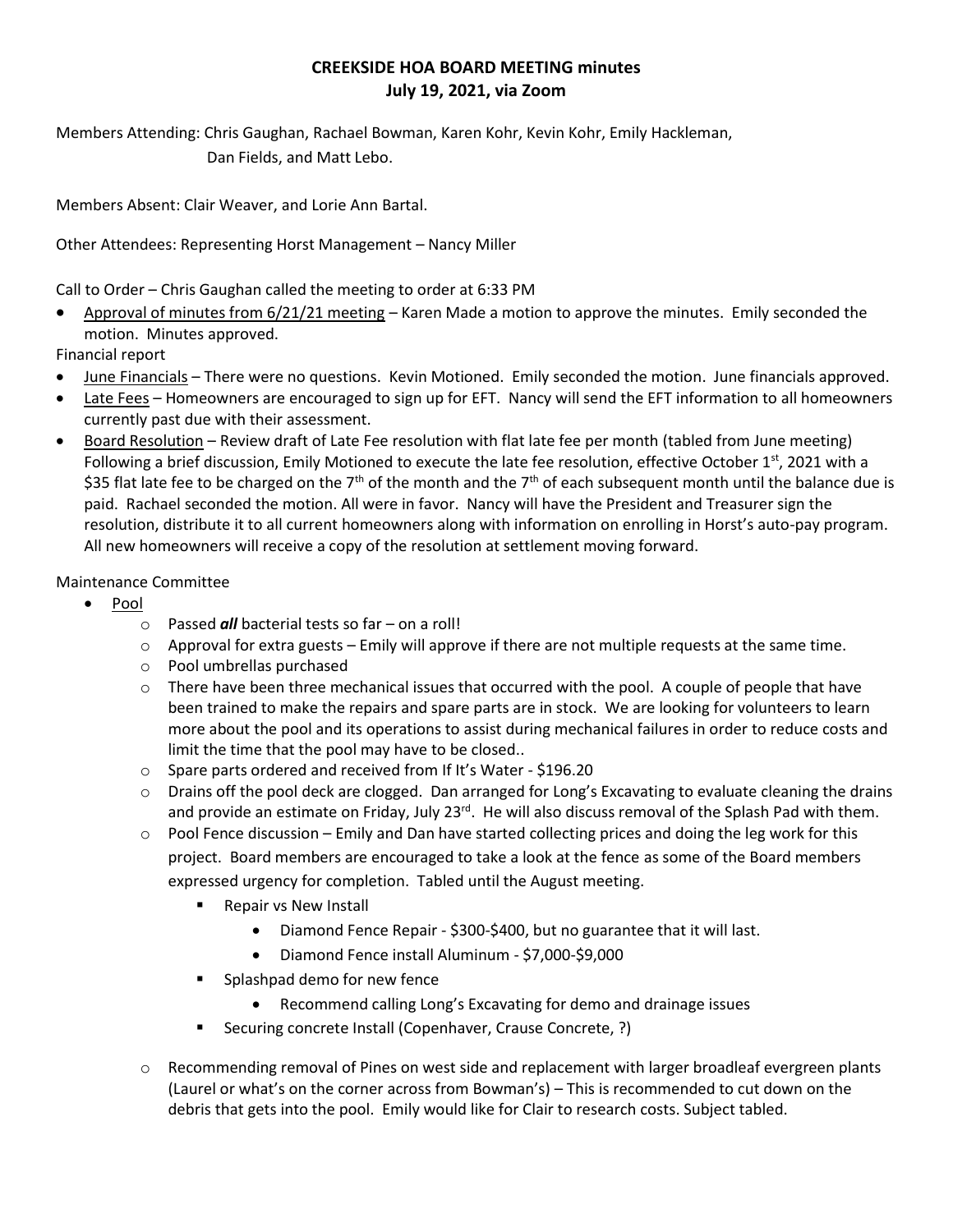- Village Center
	- o Verizon bill A 2-year contract will lower the cost from \$38.71 to \$29.87 a month an annual savings of 108.48. Tabled from June Board meeting. Emily Comcast \$69.95/mo for the first 12 months. Then it will go up to \$110/mo. Emily would like to wait to decide to make a change, until security system upgrades are researched and discussed.
	- o Breneman completed repairs on courts crack fill, etc. at no cost to the HOA. Dan will evaluate the work.
	- o "No pet" Signs for tennis court Rachael will order some signs.

Architectural Control Committee report

- Property Line dispute property survey indicates that one neighbor has a structure fitting the HOA definition of a fence, which are not permitted as outlined in the Rules and Regulations, on another owner's property. Kevin Kohr visited the site and determined this to be true. Letter sent requesting that structure be removed by July 30th .
- Owners are reminded that a plot plan showing distances to the property line must be submitted with all requests unless it is a paint color change request. Pictures of materials being used, and colors of materials should also be submitted with requests. Submitting the items listed on the request form the first time will cut down the amount of time it will take the ACC to make a determination.

| <b>Address</b> | <b>Name</b> | <b>Request</b>                                     | Date rec. | Date Appr. |
|----------------|-------------|----------------------------------------------------|-----------|------------|
| 929 Meadowood  | Hanley      | Garage addition, patio, seating area,<br>fire pit* | 6/16/21   |            |
| 614 Pondside   | Garis       | Front Porch roof, rear covered patio &<br>Pergola* | 7/7/21    |            |

• Requests submitted since the June Board meeting:

\*Additional info needed from Homeowner

Lawn and Landscape Committee report

• A homeowner on Waterside Circle with requested that the common area trees that border her property be trimmed as they are hanging over into her property into her hemlocks, and also, she is concerned that a tree or large branch will fall in a storm and damage her home. Nancy sent request to Clair, who replied that, in the past, the homeowner has been given permission to trim any tree branches on her property.

Publicity Committee report

• Working on estimates for upgrading/replacing exterior signage for the community.

Social Committee report

Picnic on August  $15<sup>th</sup>$  with a food truck is being planned.

Welcome Committee report

- Matt and Nancy have been working on obtaining contact information for new neighbors to make sure that no one is missed.
- Two settlements processed since the last meeting:

| Hasan Awad       | 932 Meadowood Circle | 6/1/21  |
|------------------|----------------------|---------|
| T Eric D. Luther | 525 Waterside Circle | 6/25/21 |
| Gorman           | 911 Meadowood Circle | *       |

\*New homeowner registered for pool fob, but Horst has not received settlement info yet.

New homeowners are encouraged to provide their contact information (phone number and email) to Horst.